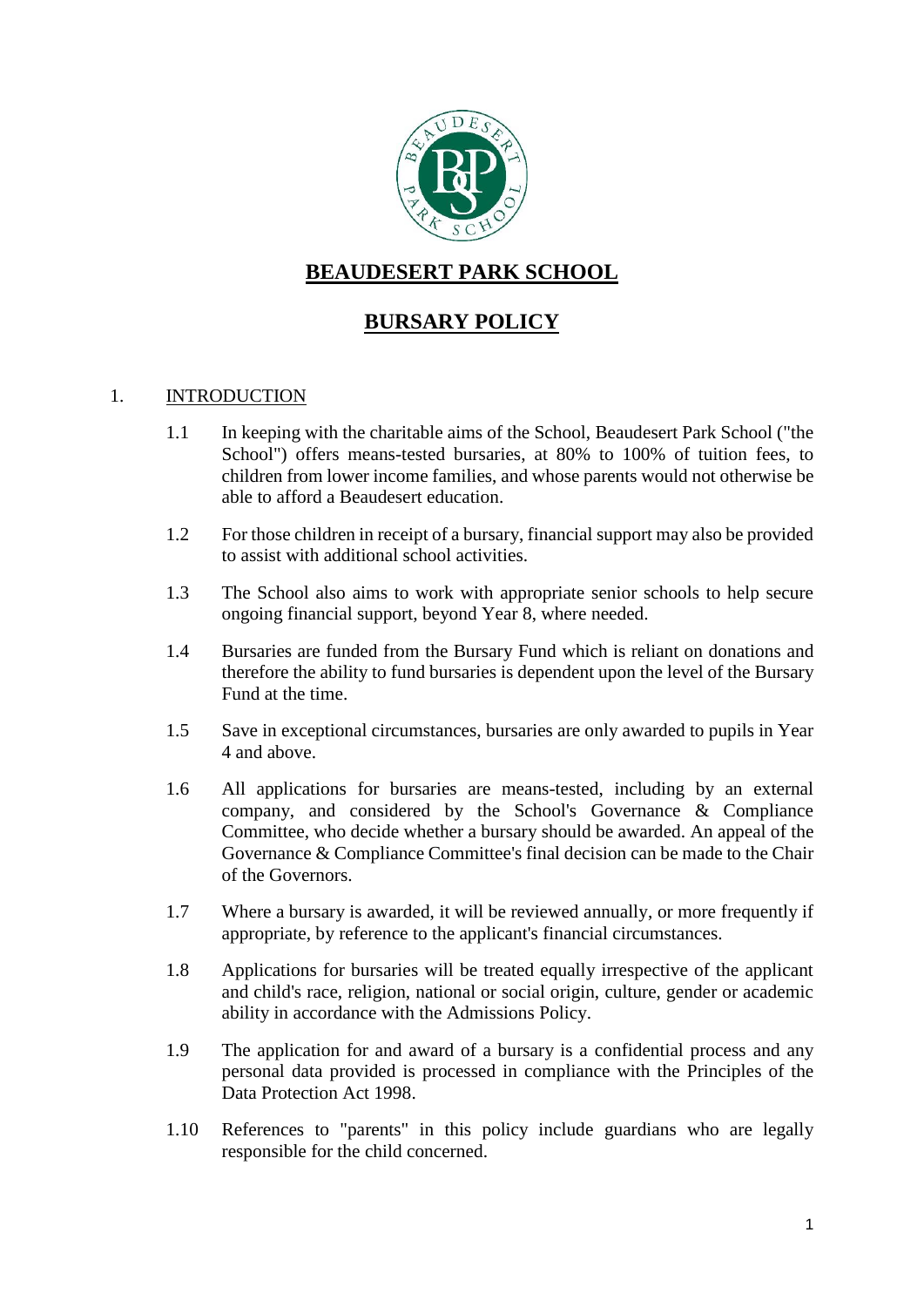1.11 The current Bursary Policy is available to download from the School's website.

## 2. TYPES OF BURSARY

- 2.1 Bursaries may be awarded to pupils entering the School for the first time, or to existing pupils whose family experience unforeseen financial hardship, such that they are unable to continue to pay the School's fees, without financial assistance.
- 2.2 In each case the application for a bursary depends on the financial circumstances of the family and requires the completion of the Bursary Application Form and where appropriate investigation by Bursary Administration Ltd (or a similar third party company), who will conduct means testing.
- 2.3 Bursaries are awarded and reviewed on an annual basis (or more frequently at the discretion of the Finance Director), including by the completion of a declaration as to any material changes to the applicant's financial circumstances.

## 3. APPLICATION PROCESS

- 3.1 Bursary Application Forms can be obtained from the School Office and must be submitted by the end of November each year, for admissions the following September.
- 3.2 Assessment for a bursary involves consideration of who would benefit most from a place at the School and may be informed by a report from the child's current school.
- 3.3 Decisions regarding bursary awards are, in the case of new entrants, considered by the School's Governance & Compliance Committee and communicated by the Finance Director, by the end of the Spring term.
- 3.4 Applications in respect of existing pupils, who have experienced a material change in the family's financial circumstances, may be submitted to the Finance Director at any time and will be considered by the School's Governance  $\&$ Compliance Committee.
- 3.5 The Bursary Application Form requires the applicant to provide outline details of the family income, their capital assets and regular commitments, such as mortgage payments. Details of other dependent children in the family are required and information about their current status e.g. whether they are attending school or place of further education, or in work. All sections of the Form must be completed in full. This is in order to make a fair assessment the family's financial circumstances

No application can be considered until the Bursary Application Form has been completed in full.

3.6 The completed Bursary Application Form is considered by the Finance Director. Where the Finance Director considers that the completed Bursary Application Form shows there is no financial need, no bursary will be granted.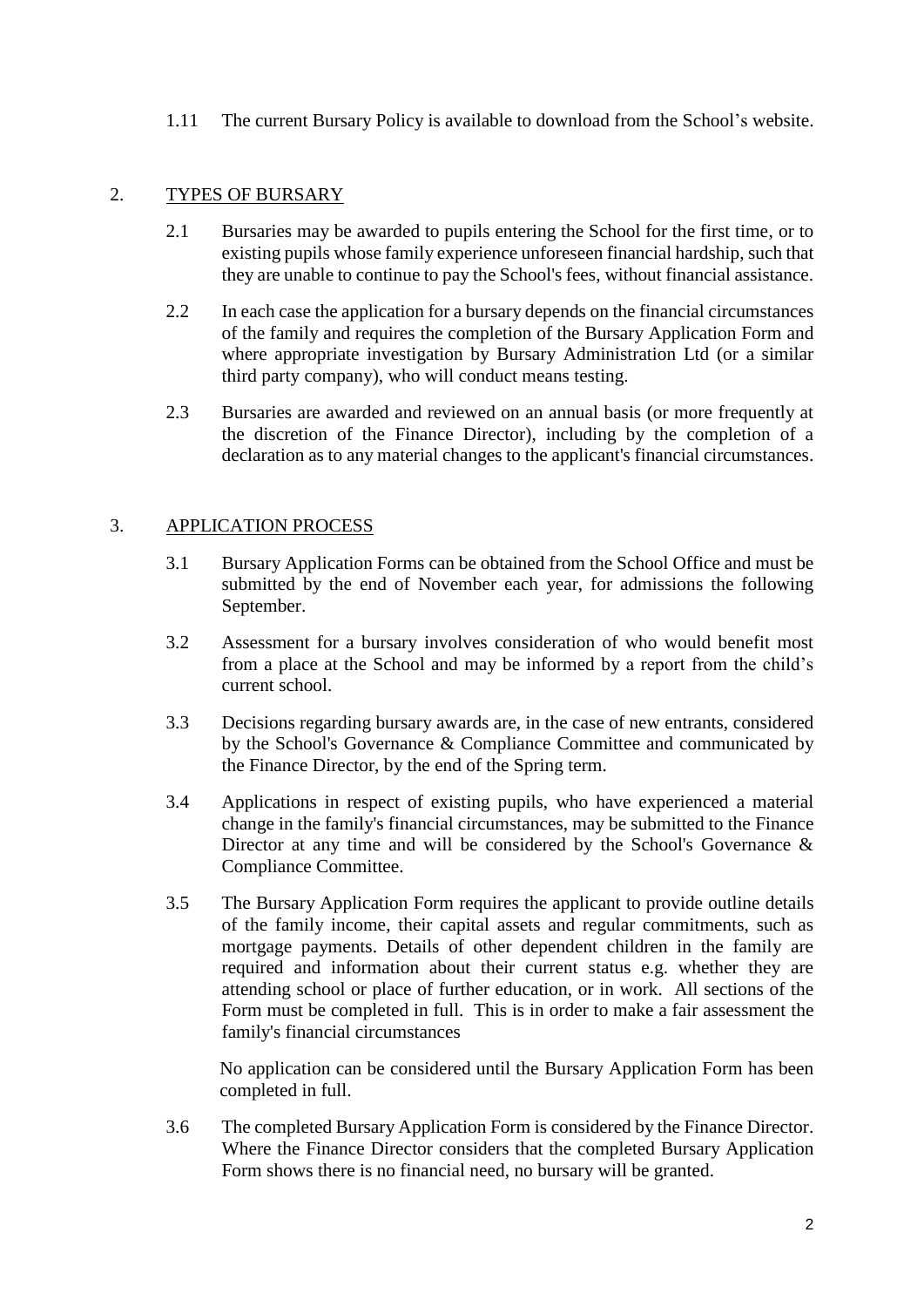- 3.7 Where the Finance Director considers that there may be grounds for a bursary, the School will then appoint Bursary Administration Ltd (or a similar third party company) to investigate the Applicant's financial circumstances further.
- 3.8 In preparing their report Bursary Administration Ltd will undertake financial checks and a home visit during which the applicant's financial circumstances will be discussed in detail. This will require disclosure of all:
	- 3.8.1 Income: including PAYE or self-employed income, dividends, rents received, pensions received, investment income, benefits, maintenance received, family support or other income;
	- 3.8.2 Expenses and outgoings: including taxes and insurances, property expenses, household expenses, vehicle expenses, education expenses, maintenance payable, holiday and leisure activities, loan repayment and other expenses;
	- 3.8.3 Assets: including the family home and other UK and foreign property, investments, pensions, value of business, settlements and inheritances due and cash at the bank; and
	- 3.8.4 Liabilities: including mortgages, other loans and credit cards and arrears and other debts.
- 3.9 Based on such financial information Bursary Administration Ltd will then submit a report, including their conclusion on the merits of the application, for consideration by the School's Governance & Compliance Committee.

#### 4. APPROVAL PROCESS

- 4.1 Bursary applications will be considered by the School's Governance & Compliance Committee, in consultation with the Finance Director and Headmaster, following receipt of the report from Bursary Administration Ltd, together with the completed Bursary Application Form.
- 4.2 The level of any award will be agreed by the Governance & Compliance Committee and a formal offer or rejection will be communicated by the Finance Director to the applicant, in writing.
- 4.3 The award or otherwise of a bursary and the level of any bursary awarded is a matter of discretion, to be exercised reasonably by the Governance  $\&$ Compliance Committee and with regard to the funds currently and prospectively available from the School's Bursary Fund.
- 4.4 Where there is competition for the award of a bursary, but there are limited funds (or the prospect of limited funds) available from the Bursary Fund, the Headmaster will make recommendations to the Governance & Compliance Committee as to (1) which child(ren) he considers would benefit most from a place at the School and (2) which child(ren)'s admission would most benefit the School.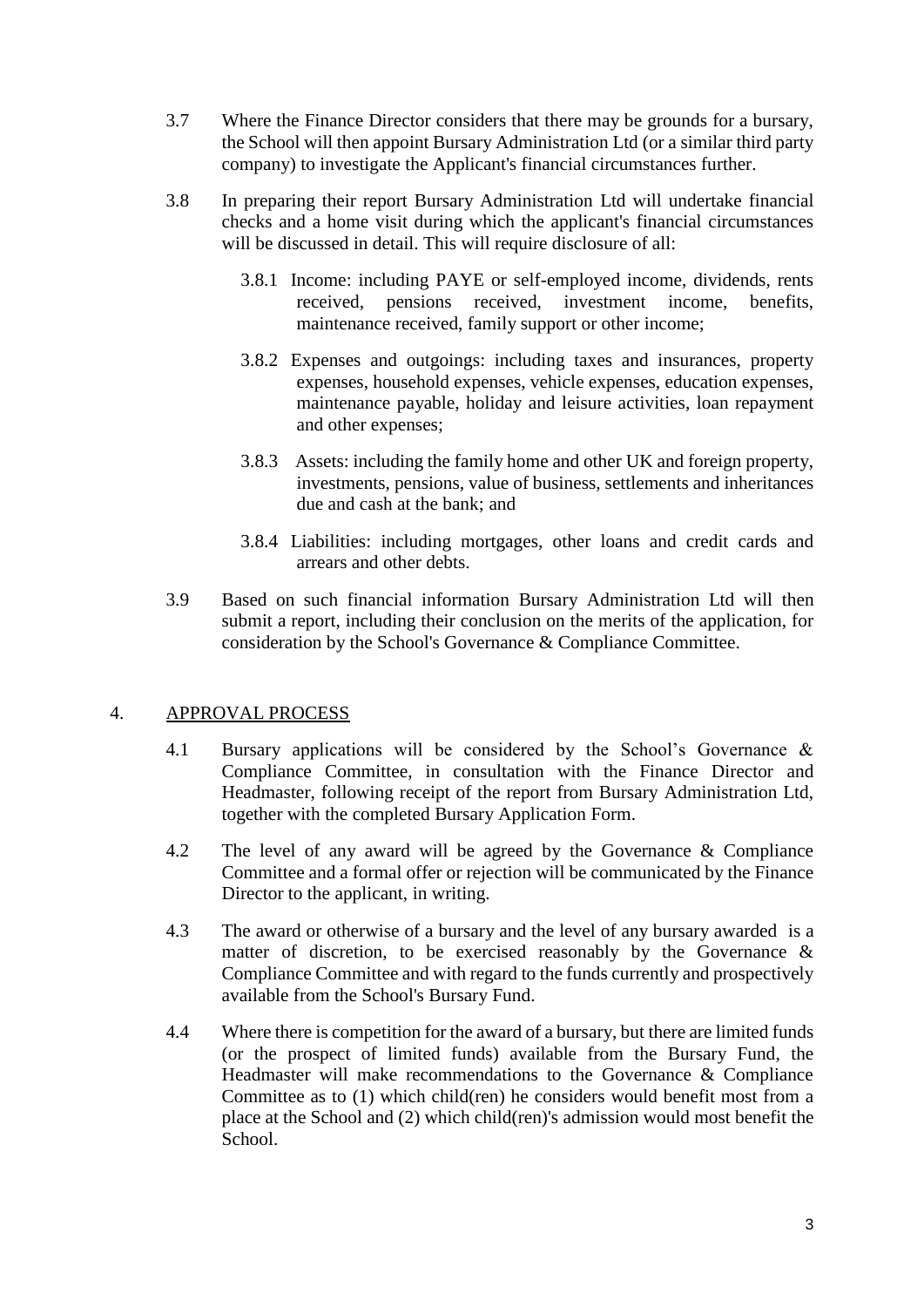### 5. APPEALS

- 5.1 Where a bursary is not awarded, the Governance & Compliance Committee will consider representations from the applicant, including by reference to further financial information provided. Any such representations shall be made within one month of the Governance & Compliance Committee's initial decision and be addressed to the Chair of the Governance & Compliance Committee.
- 5.2 Where, following consideration of such representations and/or financial information, the Governance & Compliance Committee remains of the view that a bursary should not be awarded and the applicant so wishes, an appeal against the final decision of the Governance & Compliance Committee can be made to the Chair of the Governors solely on the basis of procedural irregularities.
- 5.3 Such an appeal must be made to the Chair of the Governors, in writing, within one month of the final decision of the Governance & Compliance Committee. Although the Chair of the Governors attends the meetings of the Governance  $\&$ Compliance Committee, he/she will have played no part in the initial decisionmaking on whether to award a bursary.

## 6. CONFIDENTIALITY AND DATA PROTECTION

- 6.1 All bursary applications are treated in confidence by the School and should be also treated as such by the applicant.
- 6.2 All information and personal data provided by the applicant is processed in compliance with the Principles of the Data Protection Act 1998 and Bursary Administration Ltd's data protection procedures.
- 6.3 Any such personal data is used by the School for the purpose of assessing the need for a bursary only and not for any other purpose.

#### 7. THE BURSARY FUND

- 7.1 Bursaries are funded from the Bursary Fund which is administered by the Finance Director and is funded by donations including from past and current parents and by former pupils.
- 7.2 The ability to award bursaries is therefore dependant on the level of the Bursary Fund at the time.

#### 8. REVIEW OF THE BURSARY POLICY

8.1 This Bursary Policy will be monitored and reviewed periodically by the School's Governance & Compliance Committee, as required.